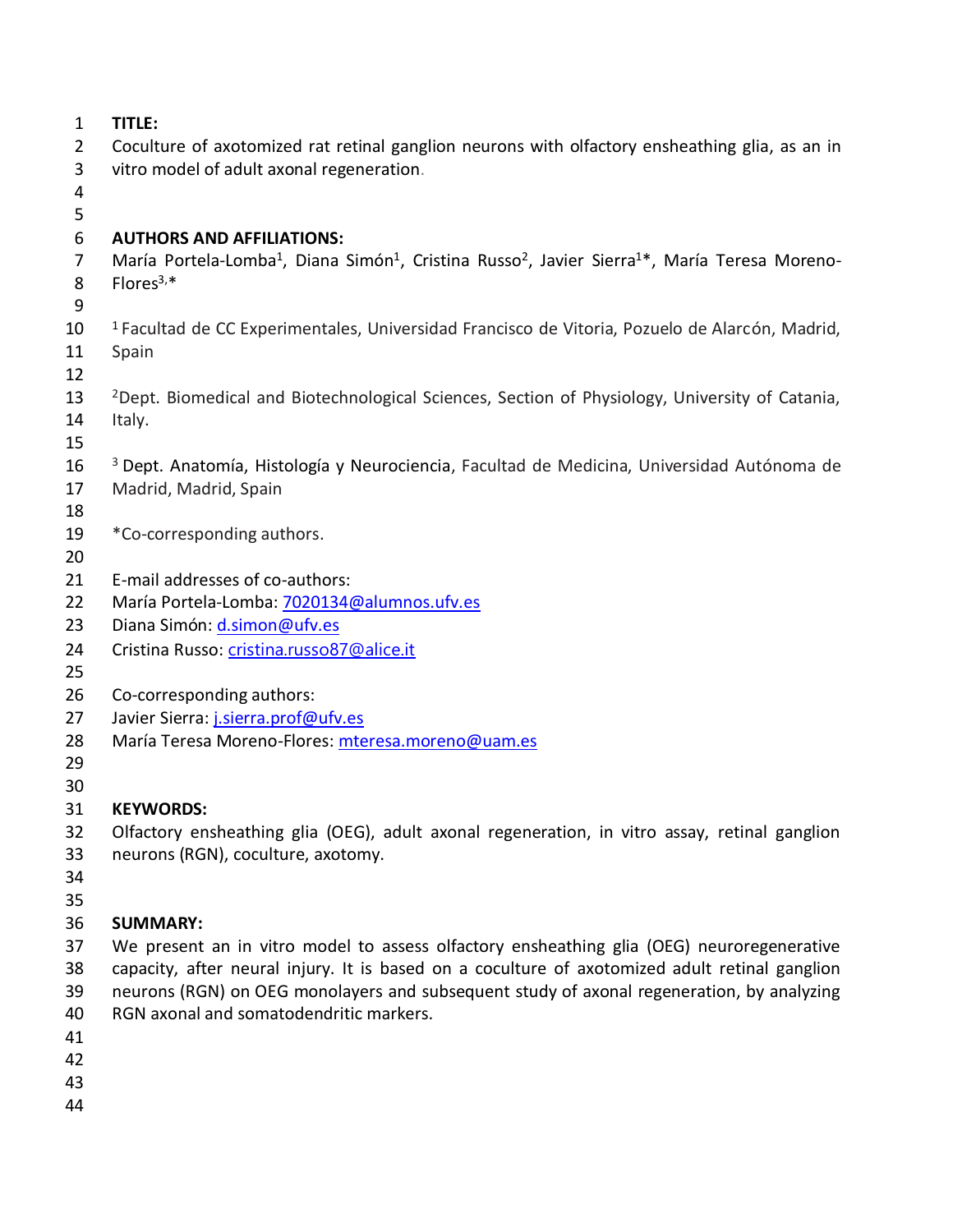## **ABSTRACT:**

- Olfactory ensheathing glia (OEG) cells are localized all the way from the olfactory mucosa to and
- into the olfactory nerve layer (ONL) of the olfactory bulb. Throughout adult life, they are key for
- axonal growing of newly generated olfactory neurons, from the lamina propria to the ONL. Due
- to their pro-regenerative properties, these cells have been used to foster axonal regeneration in
- spinal cord or optic nerve injury models.
- We present an in vitro model to assay and measure OEG neuroregenerative capacity after neural
- injury. In this model, reversibly immortalized human OEG (ihOEG) is cultured as a monolayer,
- retinas are extracted from adult rats and retinal ganglion neurons (RGN) are cocultured onto the
- OEG monolayer. After 96h, axonal and somatodendritic markers in RGNs are analyzed by immunofluorescence and the number of RGNs with axon and the mean axonal length/neuron
- are quantified.
- This protocol has the advantage over other in vitro assays that rely on embryonic or postnatal
- neurons, that it evaluates OEG neuroregenerative properties in adult tissue. Also, it is not only
- useful for assessing the neuroregenerative potential of ihOEG but can be extended to different
- sources of OEG or other glial cells.
- 

# **INTRODUCTION:**

- Adult central nervous system (CNS) neurons have limited regenerative capacity after injury or disease. A common strategy to promote CNS regeneration is transplantation, at the injury site,
- of cell types that induce axonal or neuronal growth such as stem cells, Schwann cells, astrocytes
- 67 or olfactory ensheathing glia (OEG) cells<sup>1-5</sup>.
- 68 OEG derives from the neural crest<sup>6</sup> and locates in the olfactory mucosa and in the olfactory bulb.
- In the adult, olfactory sensory neurons die regularly as the result of environmental exposure and
- they are replaced by newly differentiated neurons. OEG surrounds and guides these new
- olfactory axons to enter the olfactory bulb and to establish new synapses with their targets in
- 72 the CNS<sup>7</sup>. Due to these physiological attributes, OEG has been used in models of CNS injury such
- as spinal cord or optic nerve injury and its neuroregenerative and neuroprotective properties
- 74 become proven<sup>8-11</sup>. Several factors have been identified as responsible of the pro-regenerative
- characteristics of these cells, including extracellular matrix proteases production or secretion of
- 76 neurotrophic and axonal growth factors $12-14$ .
- Given the technical limitations to expand primary OEG cells, our group previously established and characterized reversible immortalized human OEG (ihOEG) clonal lines, which provide an unlimited supply of homogeneous OEG. These ihOEG cells derive from primary cultures, prepared from olfactory bulbs obtained in autopsies. They were immortalized by transduction of the telomerase catalytic subunit (TERT) and the oncogene Bmi-1 and modified with the SV40 virus 82 large T antigen<sup>15-18</sup>. Two of these ihOEG cell lines are Ts14, which maintains the regenerative capacity of the original cultures and Ts12, a low regenerative line that is used as a low
- 84 regeneration control in these experiments.
- To assess OEG capacity to foster axonal regeneration after neural injury, several in vitro models
- have been implemented. In these models, OEG is applied to cultures of different neuronal origin and neurite formation and elongation, in response to glial coculture, are assayed. Examples of
- 88 such neuronal sources are neonatal rat cortical neurons<sup>19</sup>, scratch wounds performed on rat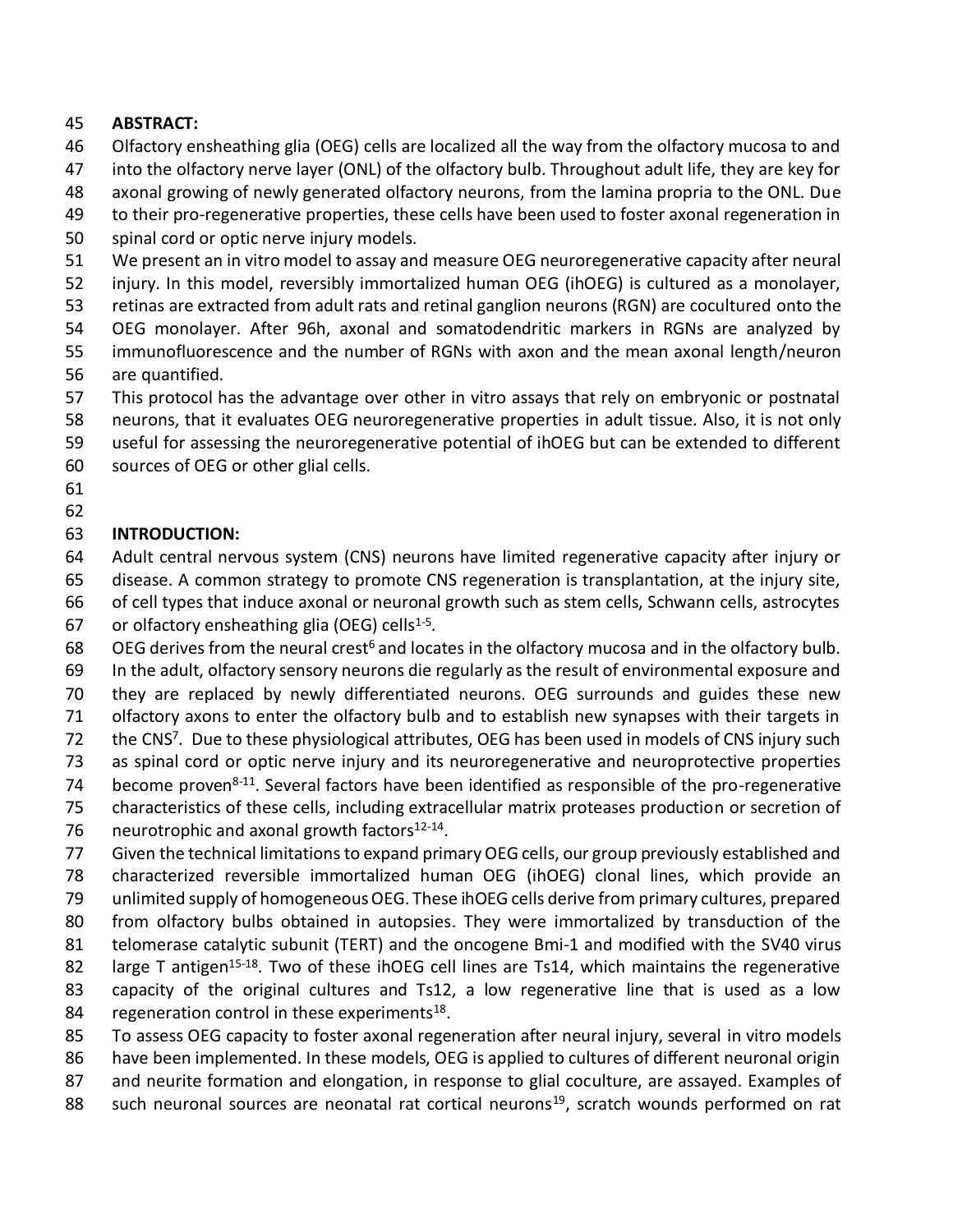89 embryonic neurons from cortical tissue<sup>20</sup>, rat retinal explants<sup>21</sup>, rat hypothalamic or hippocampal 90 postnatal neurons<sup>22,23</sup>, postnatal rat dorsal root ganglion neurons<sup>24</sup>, postnatal mouse 91 corticospinal tract neurons<sup>25</sup>, human NT2 neurons<sup>26</sup> or postnatal cerebral cortical neurons on 92 reactive astrocyte scar-like cultures.

 In these models, however, the regeneration assay relies on embryonic or postnatal neurons, which have an intrinsic plasticity that is absent in injured adult neurons. To overcome this drawback, we present a model of adult axonal regeneration in cocultures of OEG lines with adult 96 retinal ganglion neurons (RGNs), based on the one originally developed by Wigley et al.<sup>28-31</sup> and 97 modified and used by our group  $12-18$ ,  $32$ ,  $33$ . Briefly, retinal tissue is extracted from adult rats and digested with papain. Retinal cell suspension is then plated on either polylysine-treated coverslips or onto Ts14 and Ts12 monolayers. Cultures are maintained for 96 h before they are 100 fixed and then immunofluorescence for axonal (MAP1B and NF-H proteins) and 101 somatodendritic (MAP2A and B) $^{35}$  markers is performed. Axonal regeneration is quantified as percentage of neurons with axon, respect to total population of RGNs and axonal regeneration index is calculated as mean axonal length per neuron. This protocol is not only useful for assessing the neuroregenerative potential of ihOEG but can be extended to different sources of OEG or other glial cells.

- 
- 

#### **PROTOCOL:**

 NOTE: Animal experimentation was approved by national and institutional bioethics committees. 

### **1. ihOEG (Ts12 and Ts14) culture.**

NOTE: This procedure is done under sterile conditions in a tissue culture biosafety cabinet.

- 113 1. Prepare 50 mL ME10 OEG culture medium as provided in Table 1.
- 2. Prepare 5 mL of DMEM/F12-FBS, as provided in Table 1, in a 15 mL conical tube.
- 115 3. Temperate both media at 37 °C in a clean water bath, for 15 min.
- 4. Thaw Ts12 and Ts14 cells vials at 37 ºC in a clean water bath.
- 5. Resuspend and add cells to the DMEM/F12-FBS culture medium prepared in Step 2.
- 6. Centrifuge for 5 min at 300 x g.
- 7. Aspire the supernatant.
- 121 8. Add 500 µL of ME10 medium and resuspend the pellet.
- 9. Prepare a p60 cell culture dish with 3 mL of ME10 and add the cellular suspension, dropwise.
- 10. Move to distribute the cells uniformly across the plate.
- 125 11. Culture cells at 37 °C in 5% CO2.
- NOTE: After reaching confluence, at least another passage must be done to optimize cells for coculture. 90% confluence is needed before seeding them on coverslips for coculture. 129 A confluent p-60 has a mean cell number of 7 x 10<sup>5</sup> for Ts14 and 2.5 x 10<sup>6</sup> for Ts12 cell lines. Ts12 and Ts14 cell lines should be passaged every 2-3 days.
-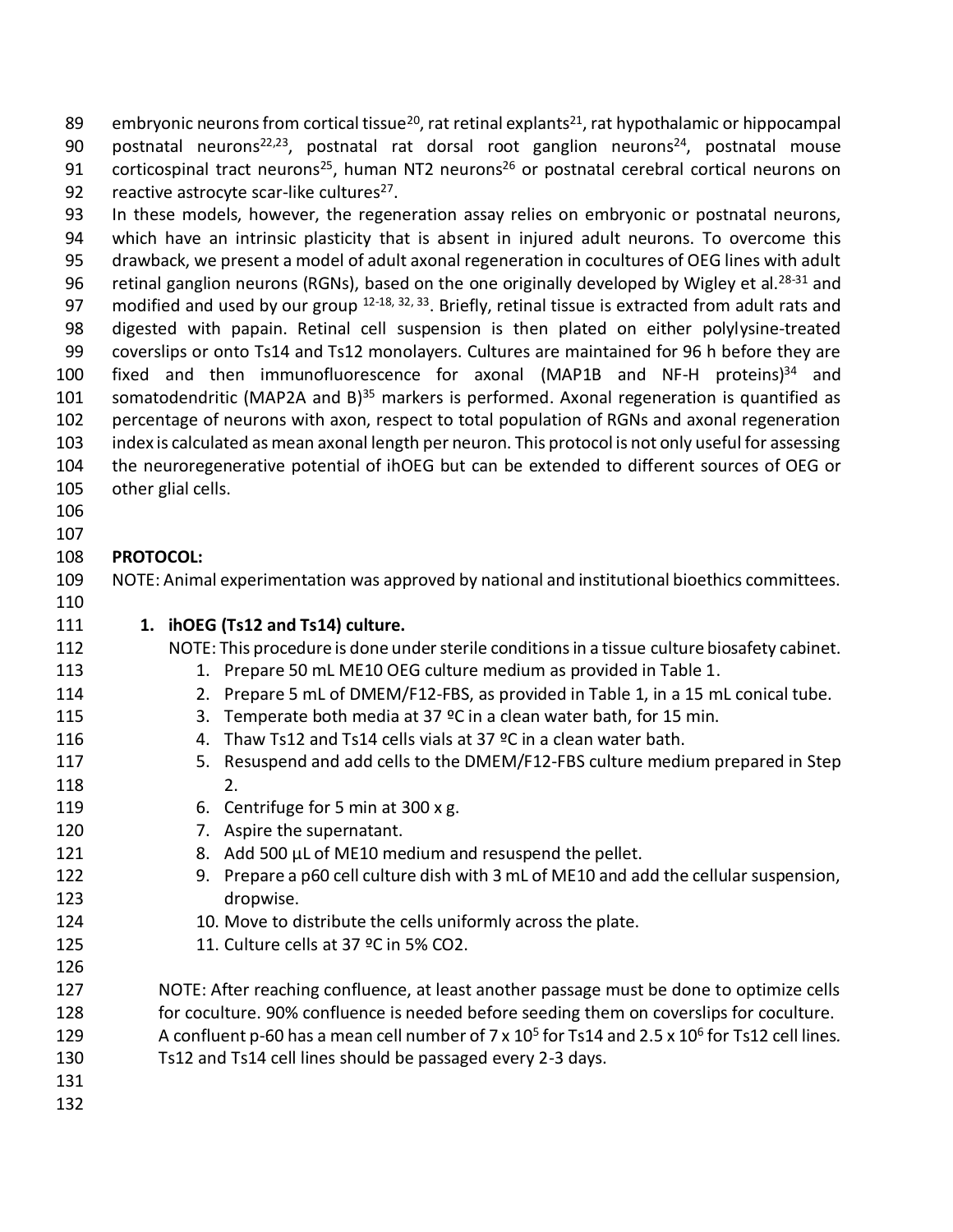| 133 | 2. Preparation of ihOEG (Ts12 and Ts14) for the assay.                                  |
|-----|-----------------------------------------------------------------------------------------|
| 134 | NOTE: This step must be done 24 h before RGN dissection and coculture.                  |
| 135 | 1. Treat 12 mm Ø coverslips with 10 μg/mL poly-L-lysine (PLL) for 1 h.                  |
| 136 | NOTE: Coverslips can be left O.N.in PLL solution.                                       |
| 137 | 2. Wash coverslips with phosphate buffer saline (PBS) 1X, three times.                  |
| 138 | Detach Ts12 and Ts14 ihOEG cells from p60 cell culture dish:<br>3.                      |
| 139 | 3.1 Add 4 mL of DMEM/F12-FBS culture medium (see Table 1) to a 15 mL                    |
| 140 | conical tube. Temperate at 37 °C in a clean water bath.                                 |
| 141 | 3.2 Remove medium from plates and wash cells with 1 mL PBS-EDTA 1X,                     |
| 142 | once.                                                                                   |
| 143 | 3.3 Add 1 mL trypsin-EDTA to the OEG cells and incubate for 3-5 min at 37               |
| 144 | ºC, 5% CO2.                                                                             |
| 145 | 3.4 Collect cells with a p1000 pipette and transfer them to medium                      |
| 146 | prepared in step 3.1.                                                                   |
| 147 | 3.5 Centrifuge for 5 min at 200 x g.                                                    |
| 148 | 3.6 Aspire the supernatant.                                                             |
| 149 | 3.7 Add 1 mL of ME10 medium and resuspend the pellet.                                   |
| 150 | 3.8 Count cell number in a hemocytometer.                                               |
| 151 | 4. Seed 80,000 Ts14 cells or 100,000 Ts12 cells onto coverslips in 24 well plates       |
| 152 | in 500 µL of ME10 medium.                                                               |
| 153 | 5. Culture cells at 37 °C in 5% CO2, for 24 h.                                          |
| 154 |                                                                                         |
|     |                                                                                         |
| 155 | 3. Retinal tissue dissection.                                                           |
| 156 | NOTE: 2-month old male Wistar rats are used as RGN source. Two retinas (one rat) for 20 |
| 157 | wells of a 24 well cell dish.                                                           |
| 158 | NOTE: Autoclave surgical material before use.                                           |
| 159 | NOTE: Papain dissociation kit is commercially purchased (Table of Materials). Follow    |
| 160 | provider's instructions for reconstitution.                                             |
| 161 | NOTE: Reconstitute D,L-2-amino-5-phosphonovaleric acid (APV) in 5 mM stock and          |
| 162 | prepare aliquots.                                                                       |
| 163 | 1. On the day of the assay, prepare the following media:                                |
| 164 | 1.1 A p60 cell culture dish with 5 mL of cold EBSS (vial 1 of the papain                |
| 165 | dissociation kit).                                                                      |
| 166 | 1.2 A p60 cell culture dish with:                                                       |
| 167 | 1.2.1 Reconstituted vial 2 (papain) of the papain dissociation kit                      |
| 168 | plus 50 µL of APV.                                                                      |
| 169 | 1.2.2 250 µL of vial 3 (DNAse) plus 5 µL of APV.                                        |
| 170 | 1.3 In a sterile tube mix 2.7 mL vial 1 with 300 µL vial 4 (albumin-                    |
| 171 | ovomucoid protease inhibitor). Add 150 µL vial 3 (DNAse) plus 30 µL                     |
| 172 | APV.                                                                                    |
| 173 | 1.4 20 mL of Neurobasal-B27 medium (NB-B27) as provided in Table 1.                     |
| 174 | 2. Sacrifice a rat by asphyxiation with CO2.                                            |
| 175 | 3. Remove the head by decapitation with guillotine, place it in a 100 mm Petri          |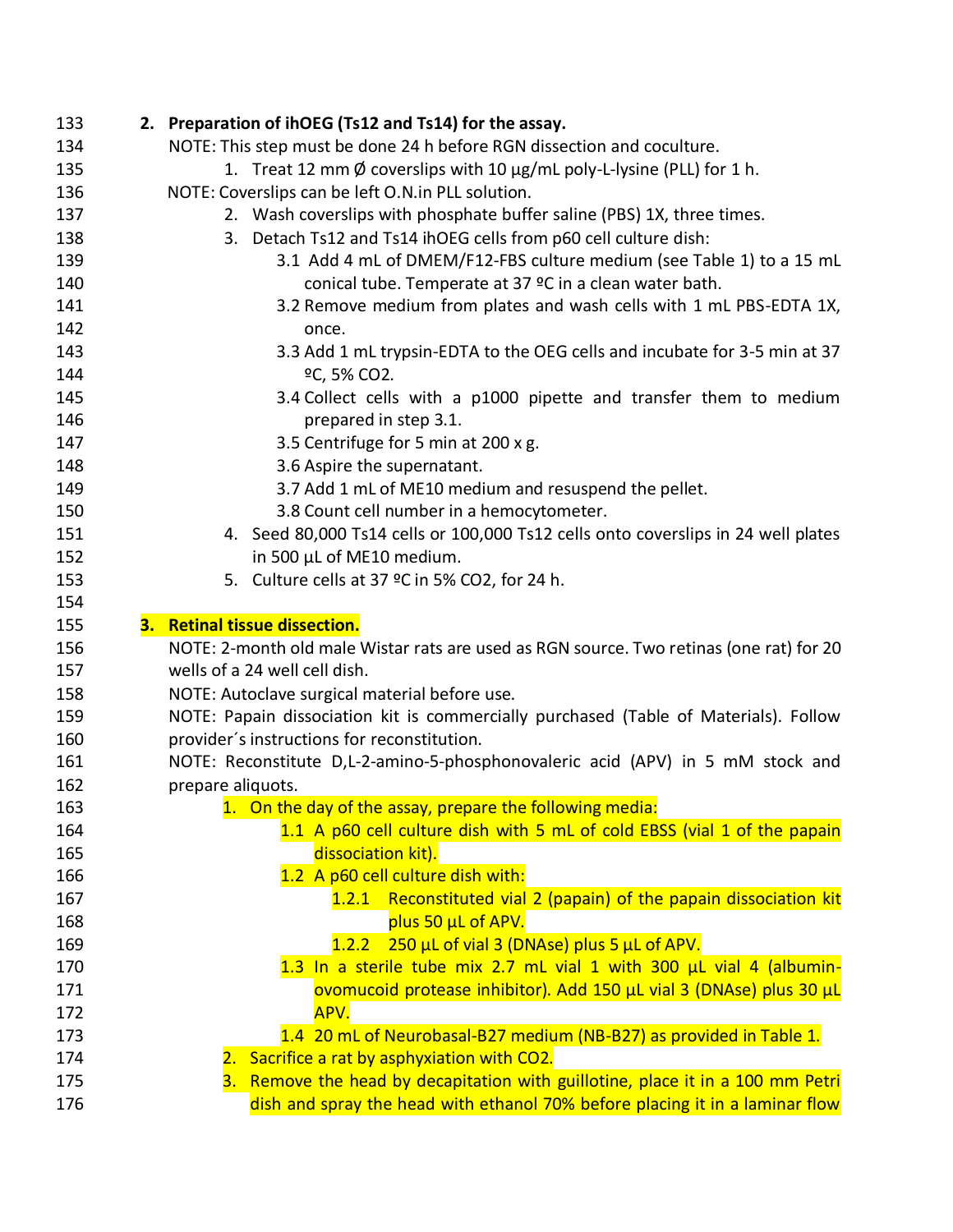| 177       | hood.                                                                                |
|-----------|--------------------------------------------------------------------------------------|
| 178       | 4. Cut the rat's whiskers with scissors so they do not interfere with the eye        |
| 179       | manipulation.                                                                        |
| 180       | 5. Grip the optic nerve with forceps to pull out the eyeball enough to be able to    |
| 181       | make an incision across the eye with a scalpel.                                      |
| 182       | 6. Remove the lens and vitreous humor and pull out the retina (orange-like           |
| 183       | tissue), while the remaining layers of the eye stay inside (including the pigment    |
| 184       | epithelial layer).                                                                   |
| 185       | 7. Place the retina in the p60 cell culture dish prepared in Step 3.1.1.             |
| 186       | 8. Transfer the retina to the p60 cell culture dish prepared in Step 3.1.2 and cut   |
| 187       | it with the scalpel in small pieces of an approximate size $\leq 1$ mm.              |
| 188       | 9. Transfer to a 15 mL plastic tube.                                                 |
| 189       | 10. Incubate the tissue for 30 min, in a humidified incubator at 37 °C under 5%      |
| 190       | CO2, with agitation every 10 min.                                                    |
| 191       | 11. Dissociate cell clumps by pipetting up and down with a glass Pasteur pipette.    |
| 192       | 12. Centrifuge the cell suspension at 200 x g for 5 min.                             |
| 193       | 13. Discard supernatant and to inactivate papain, resuspend the cell pellet in the   |
| 194       | solution prepared in step 3.1.3. (NOTE: 1.5 mL for 2 eyes).                          |
| 195       | 14. Pipet carefully this cell suspension onto 5 mLu of reconstituted vial 4.         |
| 196       | 15. Centrifuge at 200 x g for 5 min.                                                 |
| 197       | 16. While centrifuging, completely remove the ME-10 medium from the OEG 24           |
| 198       | well cell plate (previously prepared in Step 2 of the protocol - Preparation of      |
| 199       | ihOEG (Ts12 and Ts14) for the assay -) and replace it with 500 $\mu$ L of NB-B27     |
| 200       | medium, per well.                                                                    |
| 201       | 17. Discard supernatant and resuspend the cells in 2 mL of NB-B27 medium.            |
| 202       | 18. Plate 100 µL of retinal cell suspension, per well of the m24 plate, onto PLL-    |
| 203       | treated or OEG monolayers-coverslips.                                                |
| 204       | 19. Maintain cultures at 37 °C with 5% CO2 for 96 h in NB-B27 medium.                |
| 205       |                                                                                      |
| 206<br>4. | <b>Immunostaining</b>                                                                |
| 207       | 1. After 96 h, fix cells for 10 min by adding the same volume of 4% paraformaldehyde |
| 208       | (PFA) in PBS1X to the culture medium (600 µL) (PFA final concentration 2%).          |
| 209       | 2. Remove media and PFA from 24 multiwell plate and add again 500 µL of 4%           |
| 210       | paraformaldehyde (PFA) in PBS1X. Incubate for 10 min.                                |
| 211<br>З. | Discard fixer and wash 3 times with PBS1X for 5 min.                                 |
| 212<br>4. | Block with 0,1% Triton X-100/1% FBS in PBS (PBS-TS) for 30-40 min.                   |
| 213       | 5. Prepare primary antibodies in PBS-TS buffer as follows:                           |
| 214       | 5.1 SMI31 (against MAP1B and NF-H proteins) monoclonal antibody (1:500).             |
| 215       | 5.2 514 (recognizes MAP2A and B proteins) rabbit polyclonal antiserum                |
| 216       | (1:400).                                                                             |
| 217<br>6. | Add primary antibodies to cocultures and incubate overnight at 4 °C.                 |
| 218<br>7. | Next day, discard antibodies and wash coverslips with PBS1X, 3 times, for 5 min.     |
| 219<br>8. | Prepare secondary antibodies in PBS-TS buffer as follows:                            |
| 220       | 8.1 For SMI-31, anti-mouse Alexa Fluor 488 (1:500).                                  |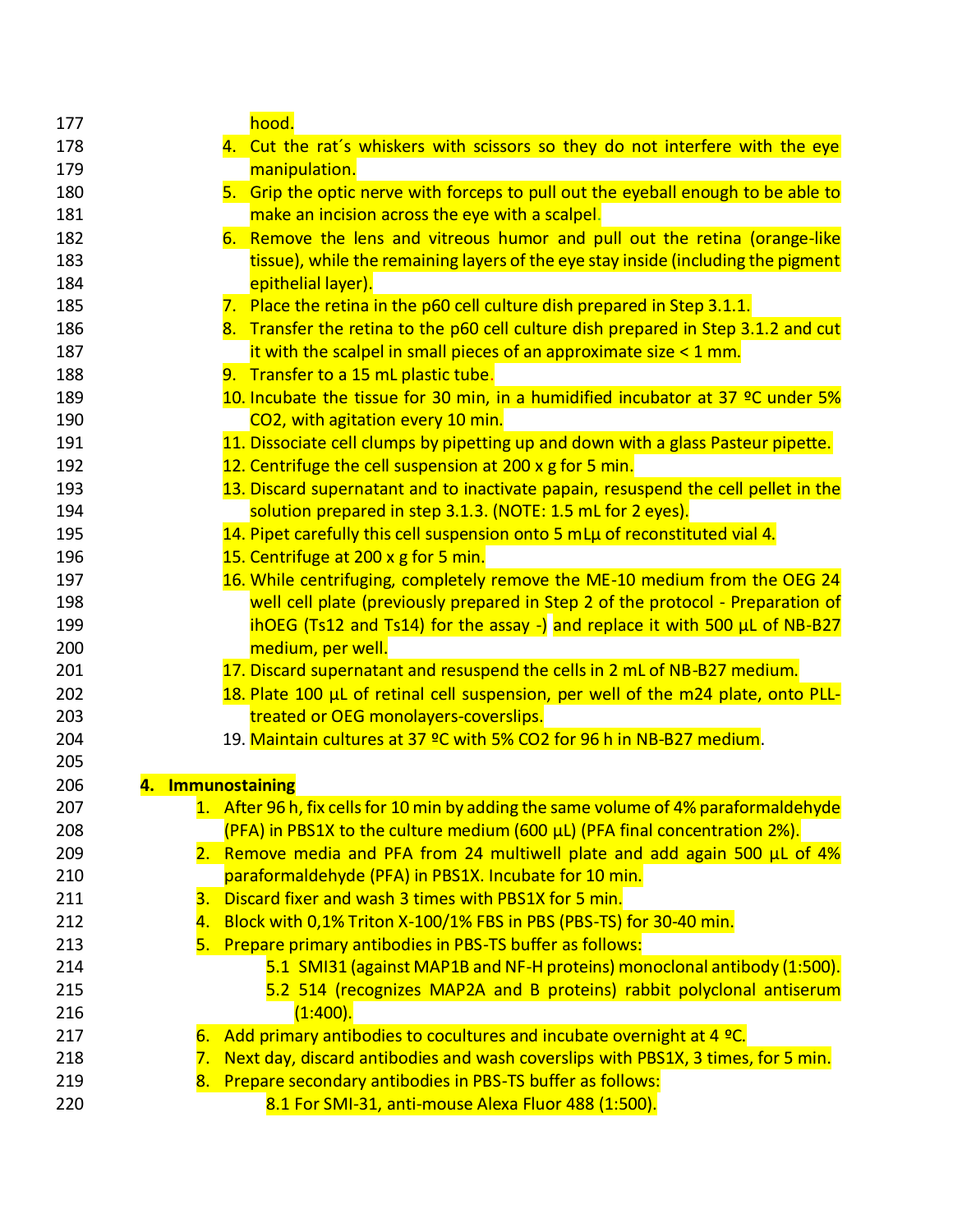| 221           |        | 8.2 For 514, anti-rabbit Alexa-594 (1:500).                                               |
|---------------|--------|-------------------------------------------------------------------------------------------|
| 222           |        | 9. Incubate cells with the corresponding fluorescent secondary antibodies for 1h, at      |
| 223           |        | RT, in the dark.                                                                          |
| 224           |        | 10. Wash coverslips with PBS1X, 3 times, for 5 min, in the dark.                          |
| 225           |        | 11. Finally, mount coverslips with mounting medium (see Table of Materials) and keep      |
| 226           |        | at 4ºC.                                                                                   |
| 227           |        | NOTE: Whenever necessary, fluorescent nuclei staining with DAPI (4,6-diamidino-2-         |
| 228           |        | phenylindole) may be performed. Before mounting, incubate cells for 10 min in the dark    |
| 229           |        | with DAPI (10 µg/mL in PBS1X). Wash coverslips 3 times with PBS1X and finally, mount      |
| 230           |        | coverslips with mounting medium.                                                          |
| 231           |        |                                                                                           |
| 232           |        | 5. Axonal regeneration quantification                                                     |
| 233           |        | NOTE: Samples are quantified under the 40x objective of an epifluorescence microscope. A  |
| 234           |        | minimum of 30 pictures should be taken on random fields, with at least 200 neurons, to be |
| 235           |        | quantified for each treatment. Each experiment should be repeated a minimum of three      |
| 236           | times. |                                                                                           |
| 237           |        | 1. Quantify the percentage of neurons with axon (SMI31 positive neurite) relative to      |
| 238           |        | total population of RGNs (identified with MAP2A/B 514 positive immunostaining of          |
| 239           |        | neuronal body and dendrites).                                                             |
| 240           |        | 2. Quantify the axonal regeneration index or mean axonal length (um/neuron). This         |
| 241           |        | parameter is defined as the sum of the lengths (in µm) of all identified axons,           |
| 242           |        | divided by the total number of counted neurons, whether they presented an axon or         |
| 243           |        | not. Axonal length is determined using the plugin NeuronJ of the image software           |
| 244           |        | ImageJ (NIH-USA).                                                                         |
| 245           |        | 3. Calculate mean, standard deviation, and statistical significance using appropriate     |
| 246           |        | software.                                                                                 |
| $\sim$ $\sim$ |        |                                                                                           |

#### 

#### **REPRESENTATIVE RESULTS:**

 In this protocol we present an in vitro model to assay OEG neuroregenerative capacity after neuronal injury. As shown in Figure 1, the OEG source is a reversible immortalized human OEG clonal cell line -Ts14 and Ts12-, which derives from primary cultures, prepared from olfactory 252 bulbs obtained in autopsies<sup>15, 17, 18</sup>. Retinal tissue is extracted from adult rats, digested and retinal ganglion neurons (RGN) suspension is plated on either PLL-treated coverslips or onto ihOEG monolayers, Ts14 or Ts12. Cultures are maintained for 96 h before they are fixed. Axonal and somatodendritic markers are analyzed by immunofluorescence and axonal regeneration is quantified.

**Figure 1. Diagram of rat retinal ganglion neurons with olfactory ensheathing glia cells coculture,** 

**as a model of adult axonal regeneration.** Immortalized human OEG (ihOEG) clonal cell lines -

Ts12 and Ts14- derive from primary cultures from olfactory bulbs. Retinal ganglion neurons from

adult rats are plated on either PLL-treated coverslips (negative control) or onto Ts14 or Ts12

- monolayers. Cultures are maintained for 96 h before they are fixed and axonal and
- somatodendritic markers are analyzed by immunofluorescence. Percentage of neurons with axon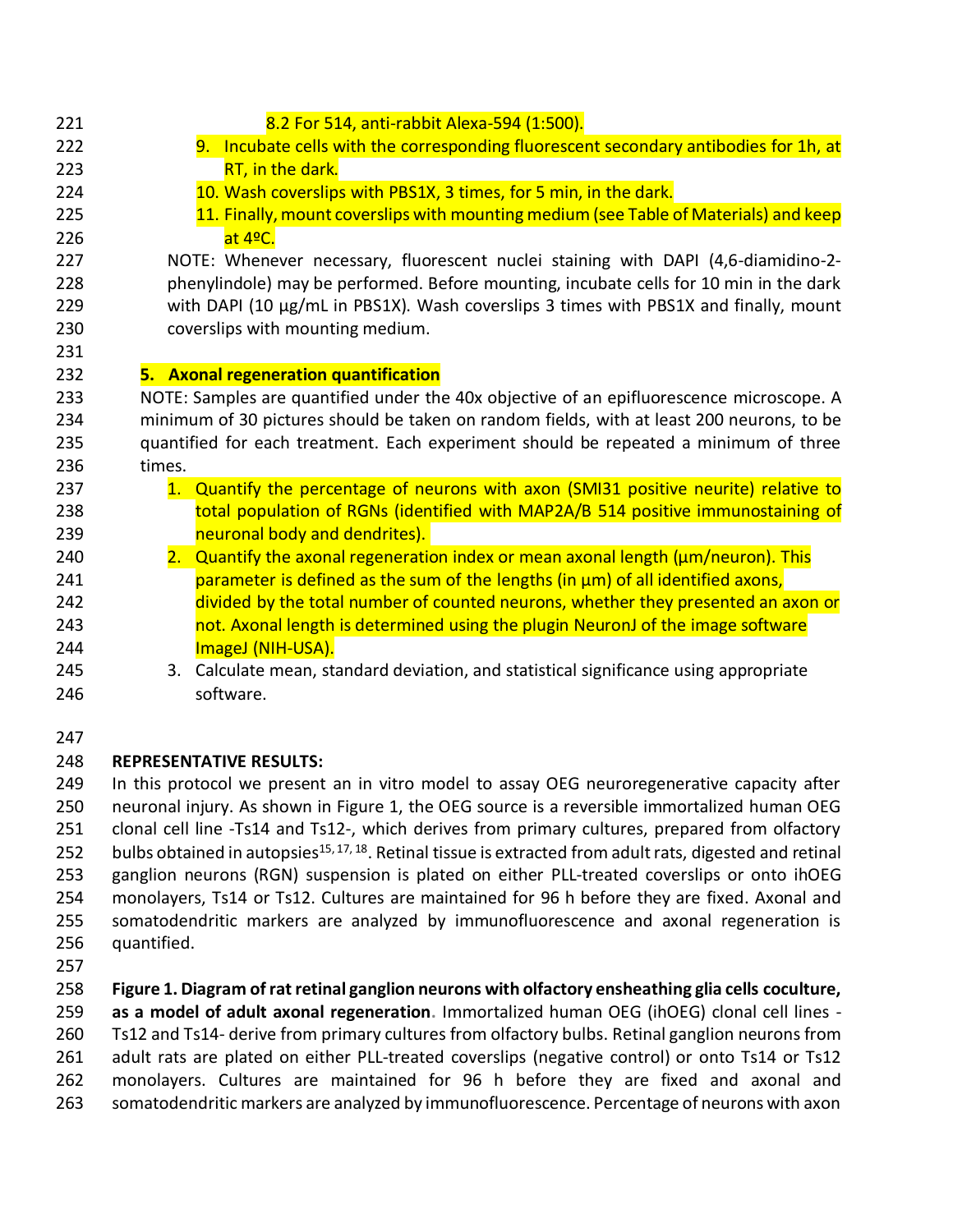and mean axonal length/neuron are quantified to assay RGN axonal regeneration.

 Ts14 OEG identity is assessed by immunostaining with markers described to be expressed in ensheathing glia (Figure 2), such as S100 β (2A) and vimentin (2B); GFAP expression was also analyzed to discard astrocyte contamination (2C). As shown, Ts14 expressed S100 β and vimentin but not GFAP.

 **Figure 2. Identity of ihOEG cell line Ts14.** Immunofluorescence images of Ts14 in culture, labeled with anti-S100 β (panel A, green) and vimentin (panel B, red). GFAP expression (panel C, red) was also analyzed to discard astrocyte contamination. Nuclei are stained with DAPI (blue).

 In the axonal regeneration assay, Ts14 regenerative capacity is compared to Ts12 in RGN-OEG cocultures, using PLL substrate as a negative control (Figure 3). Both the percentage of cells with axons as well as the average length of the regenerated axons were significantly higher in neurons cocultured on Ts14 monolayers, compared to neurons plated on either Ts12 cells or PLL (3D, E). Representative images show a lack of capacity of RGN to regenerate their axons over PLL or Ts12 cells (3A, B), while Ts14 stimulates the outgrowth of axons in RGN (3C).

 **Figure 3. Assay for axonal regeneration in cocultures of OEG lines with adult retinal ganglion neurons (RGNs). (A-C)** Immunofluorescence images showing somatodendritic labelling with 514 antibody, which recognizes microtubule-associated protein MAP2A and B, in red, and with axon- specific SMI31 antibody in green, against MAP1B and NF-H proteins. Green arrows indicate RGN axons (SMI31-positive: green) and yellow arrows indicate neuronal bodies and dendrites (514 positive: red and yellow). **(D, E)** Graphs show mean and standard deviation of the percentage of neurons exhibiting axons and the axonal regeneration index, a parameter reflecting the mean 289 axonal length (µM) of axons per neuron. A minimum of 30 pictures (40x) were taken on random fields and quantified for each cell sample. Experiments were performed in triplicate, from three different rats (N=3), retinal tissue pooled from both eyes, with duplicates for each experimental condition (each glia population tested). Asterisks indicate the statistical significance: \*p < 0.05, \*\*p < 0.01, \*\*\*p < 0.001, NS: non significance (ANOVA and post hoc Tukey test comparisons between parameters quantified for Ts14 vs Ts12, Ts14 vs PLL and Ts12 vs PLL).

 

# **DISCUSSION:**

 OEG transplantation at CNS injury sites is considered a promising therapy for CNS injury due to 299 its constitutive pro-neuroregenerative properties<sup> $7-9$ </sup>. However, depending on the tissue source - olfactory mucosa (OM-OEG) versus olfactory bulb (OB-OEG) - or age of donor, considerable 301 variation exists in such capacity<sup>26, 31, 33, 36</sup>. Therefore, it is of importance to have an easy and reproducible in vitro model to assay the neuroregenerative capacity of a given OEG sample, before initiating in vivo studies. In the protocol described in this work, adult rat axotomized RGN are cocultured onto a monolayer of the OEG to assay. Subsequent analysis of RGN axonal and somatodendritic markers by immunofluorescence is performed to assess RGN axonal regeneration.

An initial difficulty of the assay is the source of OEG. In this work we use reversible immortalized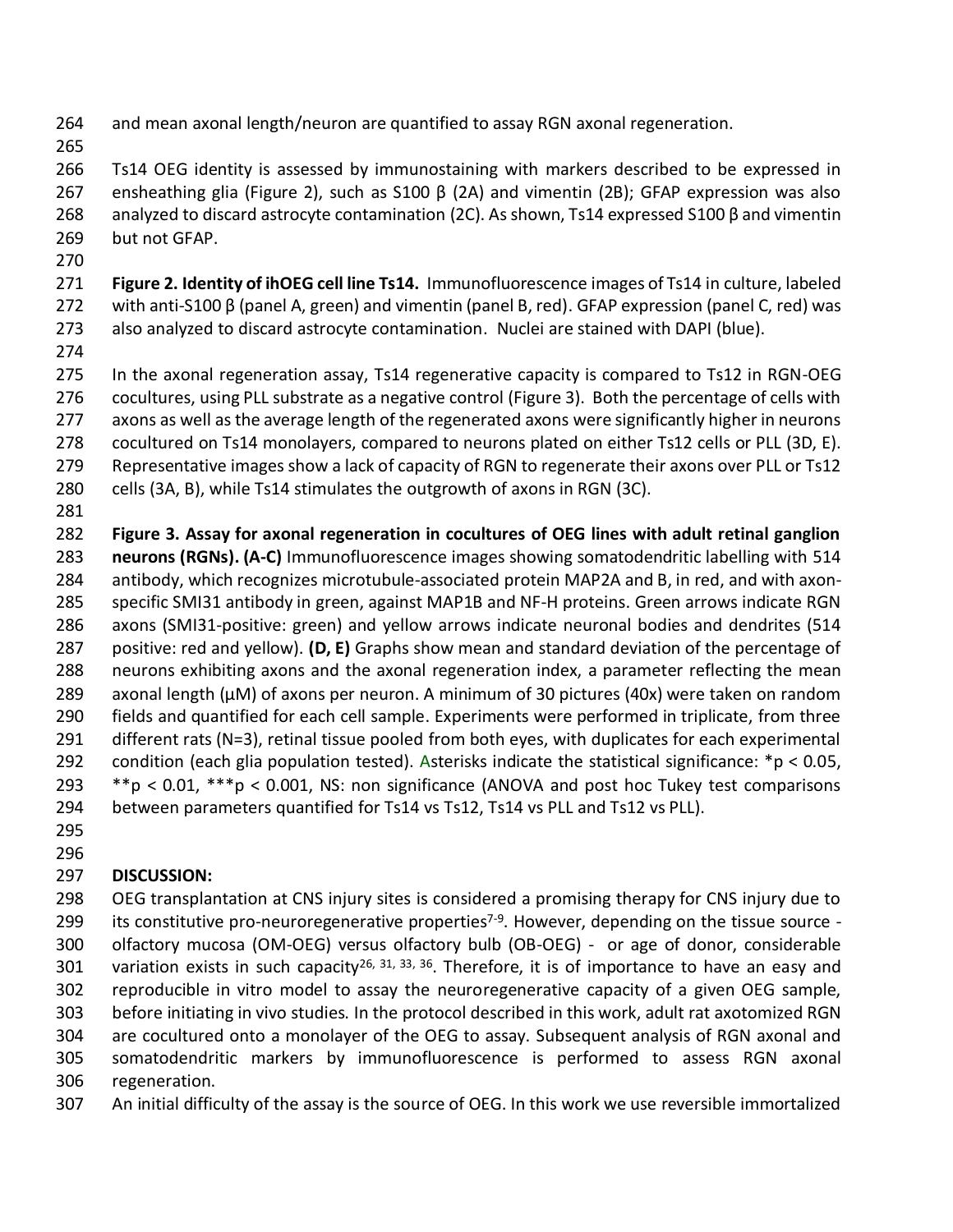308 human OEG (ihOEG) clonal lines, previously established and characterized by our group<sup>15-18</sup>,

which provide an unlimited supply of homogeneous OEG. Two of these ihOEG cell lines are Ts14,

which maintains the regenerative capacity of the original cultures and Ts12, a low regenerative

- 311 Iine that is used as a low regeneration control in these experiments<sup>18</sup> Nevertheless, although
- technical limitations exist to expand human primary OEG cells, they can also be obtained from

nasal endoscopic biopsies – OM- or, in case of OB-OEG, from cadaver donors.

 Preparation of monolayer OEG cultures is a crucial procedure, as too many cells could cause the coculture to detach from the plate. Therefore, previously to OEG preparation for the assay, it is

recommended that the user determines the optimal number of cells to be plated, depending on

- their size and division rate.
- Another critical issue is retinal tissue dissociation, after retina dissection. It is necessary to break
- up the tissue fragments, following incubation in the dissociation mix. If done too vigorously cells
- will be destroyed, but tissue fragments will be left intact if done too weakly. In order to obtain a
- homogeneous cell suspension, we suggest filling and emptying a Pasteur pipette for 10-15 times,
- with a tip of intermediate diameter, while avoid bubbling. Pasteur pipettes with wide tips can be
- narrowed by using a Bunsen burner.
- To assess the capacity of different glial populations to foster adult neurons axonal regeneration, we have determined that 96h is the time interval that best suits our aim because: 1) it is the longest time to maintain the culture alive without disturbing the OEG monolayer; 2) it is the time needed for neurons to grow axons long enough to reveal differences between the regenerative capacities of different OEG populations or other non-regenerative cells, i.e. 329 fibroblasts<sup>12-18,32,33</sup>. It would certainly be interesting to determine the time course of the regeneration process, as it could provide information about the differential regenerative properties of the different glial populations, at shorter times of the co-culture. In our hands, for regenerative glia, the time course between 72-96 h is quite similar for all the cell lines, although axons are shorter at 72 h (unpublished data). Also, 96 h of co-culture, permits to study OEG-334 dependent mechanisms of adult axonal regeneration $12,14$ .
- During axonal regeneration quantification, it is important to take a minimum of thirty pictures at 400 augments (40x objective), at different random areas of the coverslip, but following the complete axons of the photographed neurons. Therefore, the experimenter must take serial pictures in the chosen areas, to measure the real axonal lengths.
- Other in vitro approaches have also been developed to evaluate OEG regenerative functions. In these models, OEG is applied to cultures of different neuronal origin and, in response to glial 341 coculture, neurite formation and elongation are assayed<sup>19-27</sup>. However, the regeneration assay
- relies on embryonic or postnatal neurons, which have an intrinsic plasticity absent from injured
- adult neurons. Our model of adult axonal regeneration in cocultures of OEG lines with adult retinal ganglion neurons (RGNs) overcomes this drawback. In addition, we are dissecting adult
- retinas, and because we cut optic nerve and axons retract in the process of dissection, we obtain

neuronal bodies clean of myelin, to perform the coculture. This is the difference with other parts

- of the adult CNS, where myelin can hinder very much the dissection to obtain clean neurons for
- the coculture.
- 349 Based on the one originally developed by Wigley et al<sup>28-31</sup>, we highlight the following improvements in our protocol. First, the use of neurobasal medium supplemented with B27 as OEG-RGN coculture medium, which allows growth of neuronal cells and positively affects the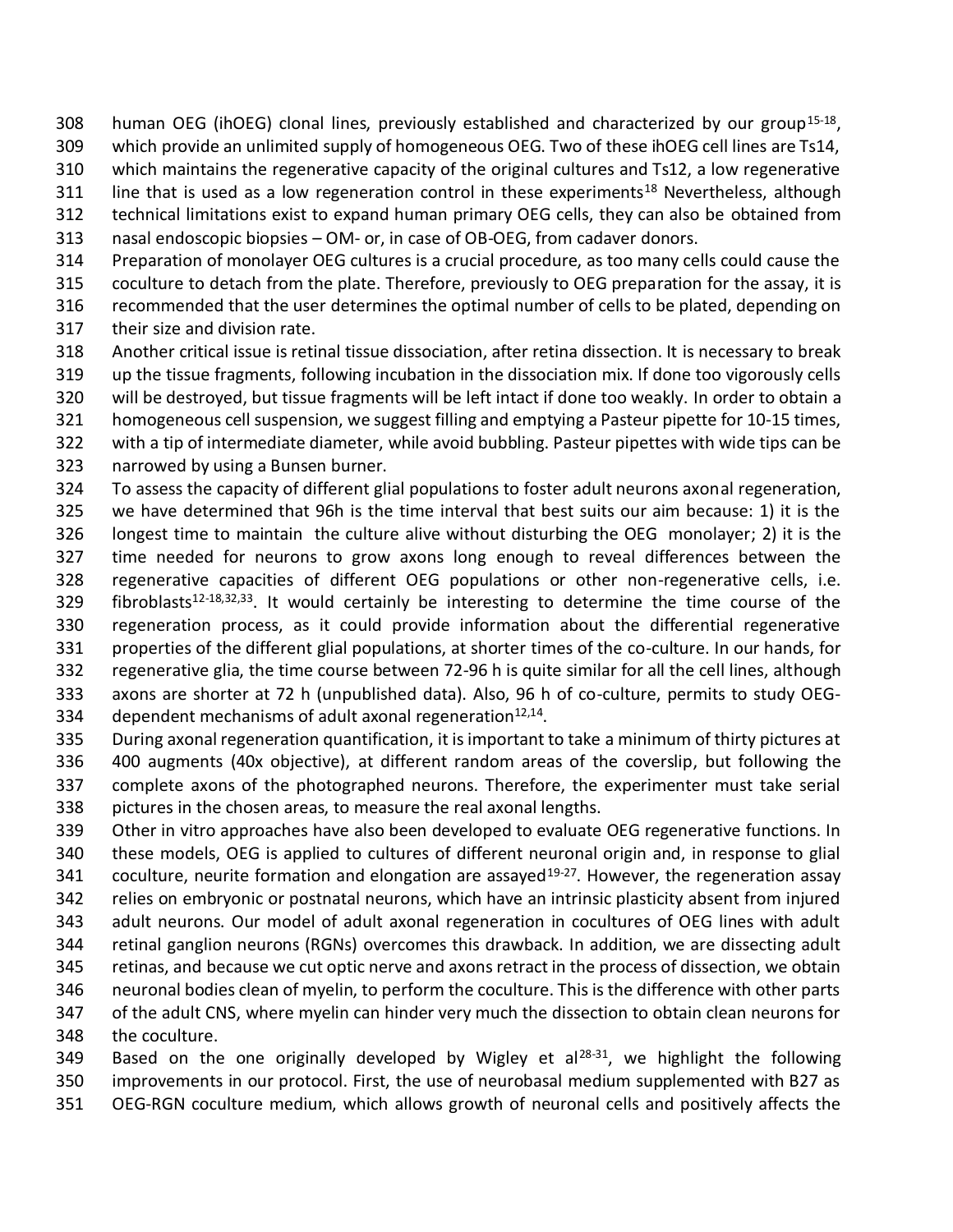| 352<br>353               | reproducibility of the experiment. Second, we characterize and quantify axonal regeneration by<br>using a specific marker of the axonal compartment; and third, we use an additional direct              |                                                                                                                                                                                                         |  |  |  |  |  |
|--------------------------|----------------------------------------------------------------------------------------------------------------------------------------------------------------------------------------------------------|---------------------------------------------------------------------------------------------------------------------------------------------------------------------------------------------------------|--|--|--|--|--|
| 354                      | parameter, the mean axonal length/neuron, that assesses the axonal growth regenerative                                                                                                                   |                                                                                                                                                                                                         |  |  |  |  |  |
| 355<br>356               | potential of OEG.                                                                                                                                                                                        |                                                                                                                                                                                                         |  |  |  |  |  |
| 357                      | In summary, we consider this is a simple, reproducible, time saving and medium-cost assay, not<br>only useful for assessing the neuroregenerative potential of ihOEG, but also because it can be         |                                                                                                                                                                                                         |  |  |  |  |  |
| 358<br>359               | extended to different sources of OEG or other glial cells. Moreover, it could be used as a valuable<br>proof of concept of the neuroregenerative potential of an OEG or glial sample, before translation |                                                                                                                                                                                                         |  |  |  |  |  |
| 360<br>361               |                                                                                                                                                                                                          | to in vivo or clinical studies.                                                                                                                                                                         |  |  |  |  |  |
| 362<br>363               |                                                                                                                                                                                                          | <b>ACKNOWLEDGMENTS:</b>                                                                                                                                                                                 |  |  |  |  |  |
|                          |                                                                                                                                                                                                          |                                                                                                                                                                                                         |  |  |  |  |  |
| 364<br>365<br>366        | This work was financially supported by project SAF2017-82736-C2-1-R from Ministerio de<br>Ciencia e Innovación to MTM-F and by Fundación Universidad Francisco de Vitoria to JS.                         |                                                                                                                                                                                                         |  |  |  |  |  |
|                          |                                                                                                                                                                                                          |                                                                                                                                                                                                         |  |  |  |  |  |
| 367<br>368               |                                                                                                                                                                                                          | <b>DISCLOSURES:</b>                                                                                                                                                                                     |  |  |  |  |  |
| 369                      |                                                                                                                                                                                                          | The authors have nothing to disclose.                                                                                                                                                                   |  |  |  |  |  |
| 370                      |                                                                                                                                                                                                          |                                                                                                                                                                                                         |  |  |  |  |  |
| 371                      |                                                                                                                                                                                                          |                                                                                                                                                                                                         |  |  |  |  |  |
| 372                      | <b>REFERENCES:</b>                                                                                                                                                                                       |                                                                                                                                                                                                         |  |  |  |  |  |
| 373                      | 1.                                                                                                                                                                                                       | Kanno, H., Pearse, D. D., Ozawa, H., Itoi, E., Bunge, M. B. Schwann cell transplantation for                                                                                                            |  |  |  |  |  |
| 374<br>375               |                                                                                                                                                                                                          | spinal cord injury repair: Its significant therapeutic potential and prospectus. Reviews in<br>the Neurosciences. 26(2), 121-128 (2015).                                                                |  |  |  |  |  |
| 376                      |                                                                                                                                                                                                          |                                                                                                                                                                                                         |  |  |  |  |  |
| 377<br>378               |                                                                                                                                                                                                          | 2. Assinck, P., Duncan, G. J., Hilton, B. J., Plemel, J. R., Tetzlaff, W. Cell transplantation<br>therapy for spinal cord injury. Nature Neuroscience. 20(5), 637–647 (2017).                           |  |  |  |  |  |
| 379                      |                                                                                                                                                                                                          |                                                                                                                                                                                                         |  |  |  |  |  |
| 380<br>381               |                                                                                                                                                                                                          | 3. Lindsay, S. L., Toft, A., Griffin, J., M M Emraja, A., Barnett, S. C., Riddell, J. S. Human<br>olfactory mesenchymal stromal cell transplants promote remyelination and earlier                      |  |  |  |  |  |
| 382<br>383               |                                                                                                                                                                                                          | improvement in gait coordination after spinal cord injury. Glia. 65(4), 639-656 (2017).                                                                                                                 |  |  |  |  |  |
| 384                      |                                                                                                                                                                                                          | 4. Moreno-Flores MT., et al. A clonal cell line from immortalized olfactory ensheathing glia                                                                                                            |  |  |  |  |  |
| 385<br>386               |                                                                                                                                                                                                          | promotes functional recovery in the injured spinal cord. Molecular Therapy. 13(3), 598-<br>608 (2006).                                                                                                  |  |  |  |  |  |
| 387                      |                                                                                                                                                                                                          |                                                                                                                                                                                                         |  |  |  |  |  |
| 388<br>389<br>390        |                                                                                                                                                                                                          | 5. Gilmour A.D., Reshamwala R, Wright A.A, Ekberg J.A.K, St John J.A. Optimizing Olfactory<br>Ensheathing Cell Transplantation for Spinal Cord Injury Repair. J Neurotrauma. 37(5), 817-<br>829 (2020). |  |  |  |  |  |
| 391<br>392<br>393<br>394 |                                                                                                                                                                                                          | 6. Barraud P., et al. Neural crest origin of olfactory ensheathing glia. Proc. Natl. Acad. Sci. U.<br>S. A. 107, 21040-21045 (2010).                                                                    |  |  |  |  |  |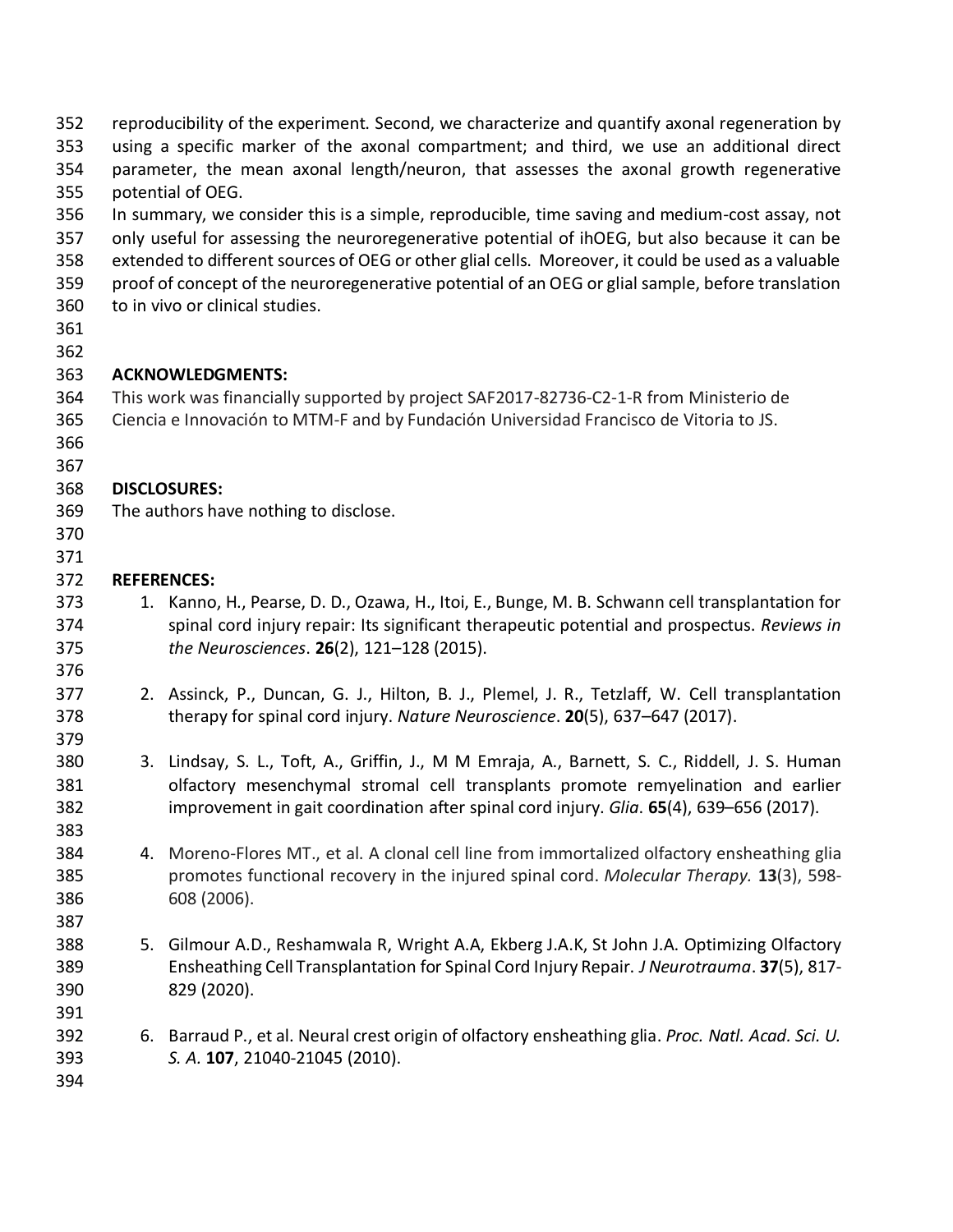7. Su Z., He C. Olfactory ensheathing cells: biology in neural development and regeneration. *Prog Neurobiol.* **92**(4), 517-532 (2010). 8. Yao R., et al. Olfactory Ensheathing Cells for Spinal Cord Injury: Sniffing Out the Issues. *Cell Transplant*. **27**(6), 879-889 (2018). 9. Gómez RM., et al. Cell therapy for spinal cord injury with olfactory ensheathing glia cells (OECs). *Glia*. **66**(7), 1267-1301 (2018). 10. Plant G.W., Harvey A.R., Leaver S.G., Lee S.V. Olfactory ensheathing glia: repairing injury to the mammalian visual system. *Exp. Neurol*. **229**(1), 99-108 (2011). 11. Xue L., et al. Transplanted olfactory ensheathing cells restore retinal function in a rat model of light-induced retinal damage by inhibiting oxidative stress. *Oncotarget*. **8**(54), 93087-93102 (2017). 12. Pastrana E., Moreno-Flores M.T., Gurzov E.N., Avila J., Wandosell F., Diaz-Nido J. Genes associated with adult axon regeneration promoted by olfactory ensheathing cells: a new role for matrix metalloproteinase 2, *J.Neurosci.* **26** 5347–5359 (2006). 13. Pastrana E., Moreno-Flores MT., Avila J., Wandosell F., Minichiello L., Diaz-Nido J., BDNF production by olfactory ensheathing cells contributes to axonal regeneration of cultured adult CNS neurons. *Neurochem. Int*. **50**, 491–498 (2007). 14. Simón D., et al. Expression of plasminogen activator inhibitor-1 by olfactory ensheathing glia promotes axonal regeneration. *Glia*. **59**, 1458–1471 (2011). 15. Lim F., et al. Reversibly immortalized human olfactory ensheathing glia from an elderly donor maintain neuroregenerative capacity. *Glia*. **58**, 546–558 (2010). 16. García-Escudero V., et al. Prevention of senescence progression in reversibly immortalized human ensheathing glia permits their survival after deimmortalization. *Mol. Ther.* **18**, 394–403 (2010). 17. García-Escudero V., et al., A neuroregenerative human ensheathing glia cell line with conditional rapid growth. *Cell Transplant*. **20**, 153–166 (2011). 18. Plaza N., Simón D., Sierra J., Moreno-Flores MT. Transduction of an immortalized olfactory ensheathing glia cell line with the green fluorescent protein (GFP) gene: Evaluation of its neuroregenerative capacity as a proof of concept. *Neurosci Lett*. **612**, 25-31 (2016). 19. Deumens R., et al. Alignment of glial cells stimulates directional neurite growth of CNS neurons in vitro. *Neuroscience*. **125**(3), 591-604 (2004).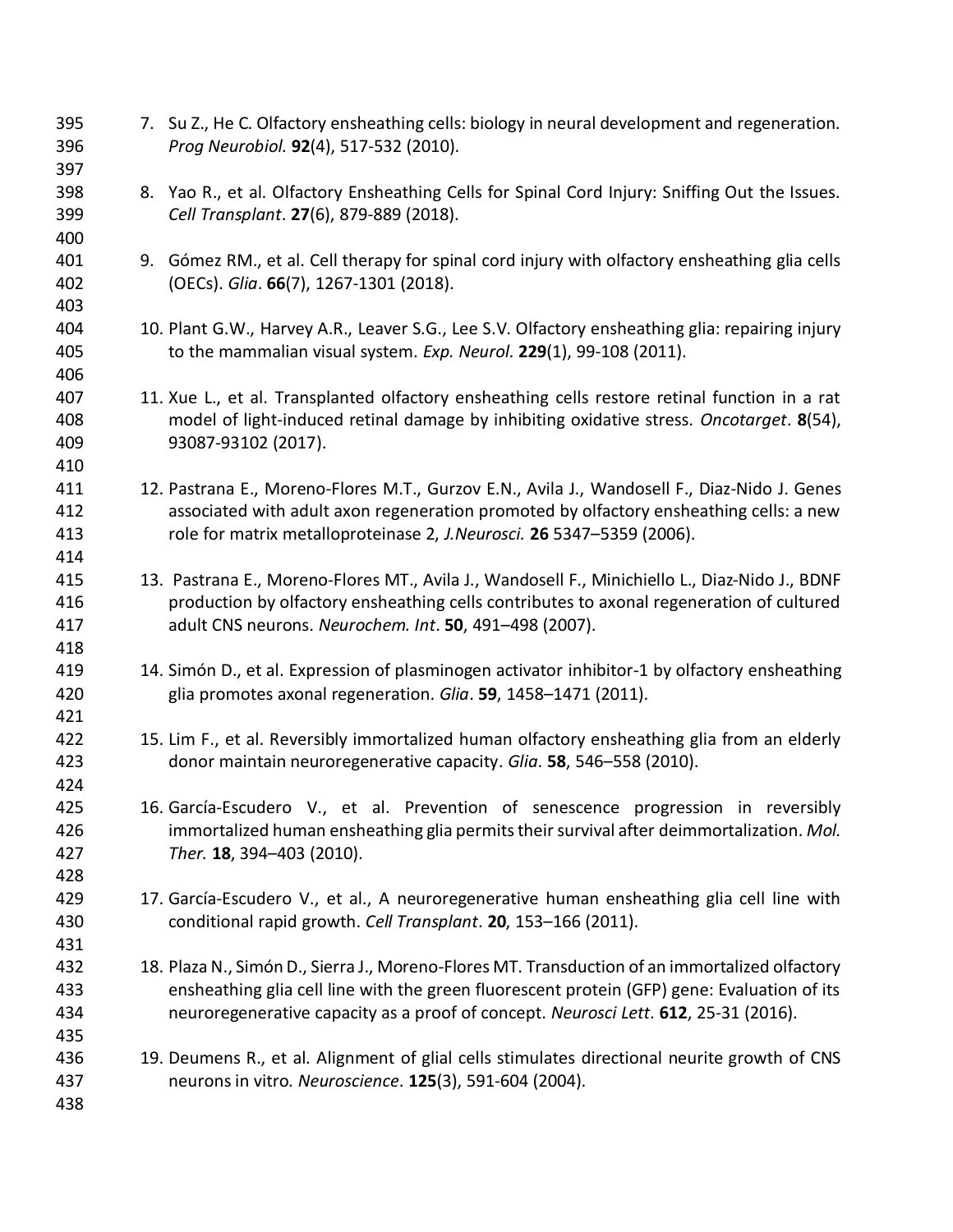20. Chung R.S., et al. Olfactory ensheathing cells promote neurite sprouting of injured axons in vitro by direct cellular contact and secretion of soluble factors. *Cell Mol Life Sci*. **61**(10), 1238-1245 (2004).

- 21. Leaver S.G., Harvey A.R., Plant G.W. Adult olfactory ensheathing glia promote the long-distance growth of adult retinal ganglion cell neurites in vitro. *Glia*. **53**(5), 467-476 (2006).
- 22. Pellitteri R., Spatuzza M., Russo A., Stanzani S. Olfactory ensheathing cells exert a trophic effect on the hypothalamic neurons in vitro. *Neurosci Lett*. **417**(1), 24-29 (2007).
- 23. Pellitteri R, Spatuzza M, Russo A, Zaccheo D, Stanzani S. Olfactory ensheathing cells represent an optimal substrate for hippocampal neurons: an in vitro study. *Int J Dev Neurosci.* **27**(5), 453-458 (2009).
- 24. Runyan S.A., Phelps P.E. Mouse olfactory ensheathing glia enhance axon outgrowth on a myelin substrate in vitro. *Exp Neurol.* **216**(1), 95-104 (2009).
- 25. Witheford M., Westendorf K., Roskams A.J. Olfactory ensheathing cells promote corticospinal axonal outgrowth by a L1 CAM-dependent mechanism. *Glia*. **61**(11), 1873- 1889 (2013).
- 26. Roloff F., Ziege S., Baumgärtner W., Wewetzer K., Bicker G. Schwann cell-free adult canine olfactory ensheathing cell preparations from olfactory bulb and mucosa display differential migratory and neurite growth-promoting properties in vitro. *BMC Neurosci*. **14**, 141 (2013).
- 27. Khankan R.R., Wanner I.B., Phelps P.E. Olfactory ensheathing cell-neurite alignment enhances neurite outgrowth in scar-like cultures. *Exp Neurol*. **269**, 93-101 (2015).
- 28. Wigley C.B., Berry M. Regeneration of adult rat retinal ganglion cell processes in monolayer culture: comparisons between cultures of adult and neonatal neurons. *Brain Res.* **470**(1), 85-98 (1988).
- 29. Sonigra RJ, Brighton PC, Jacoby J, Hall S, Wigley CB. Adult rat olfactory nerve ensheathing cells are effective promoters of adult central nervous system neurite outgrowth in coculture. *Glia*. **25**(3), 256-269 (1999).
- 30. Hayat S, Thomas A, Afshar F, Sonigra R, Wigley CB. Manipulation of olfactory ensheathing cell signaling mechanisms: effects on their support for neurite regrowth from adult CNS neurons in coculture. *Glia*. **44**(3), 232-241 (2003).
- 31. Kumar R, Hayat S, Felts P, Bunting S, Wigley C. Functional differences and interactions between phenotypic subpopulations of olfactory ensheathing cells in promoting CNS axonal regeneration. *Glia*. **50**(1), 12-20 (2005).